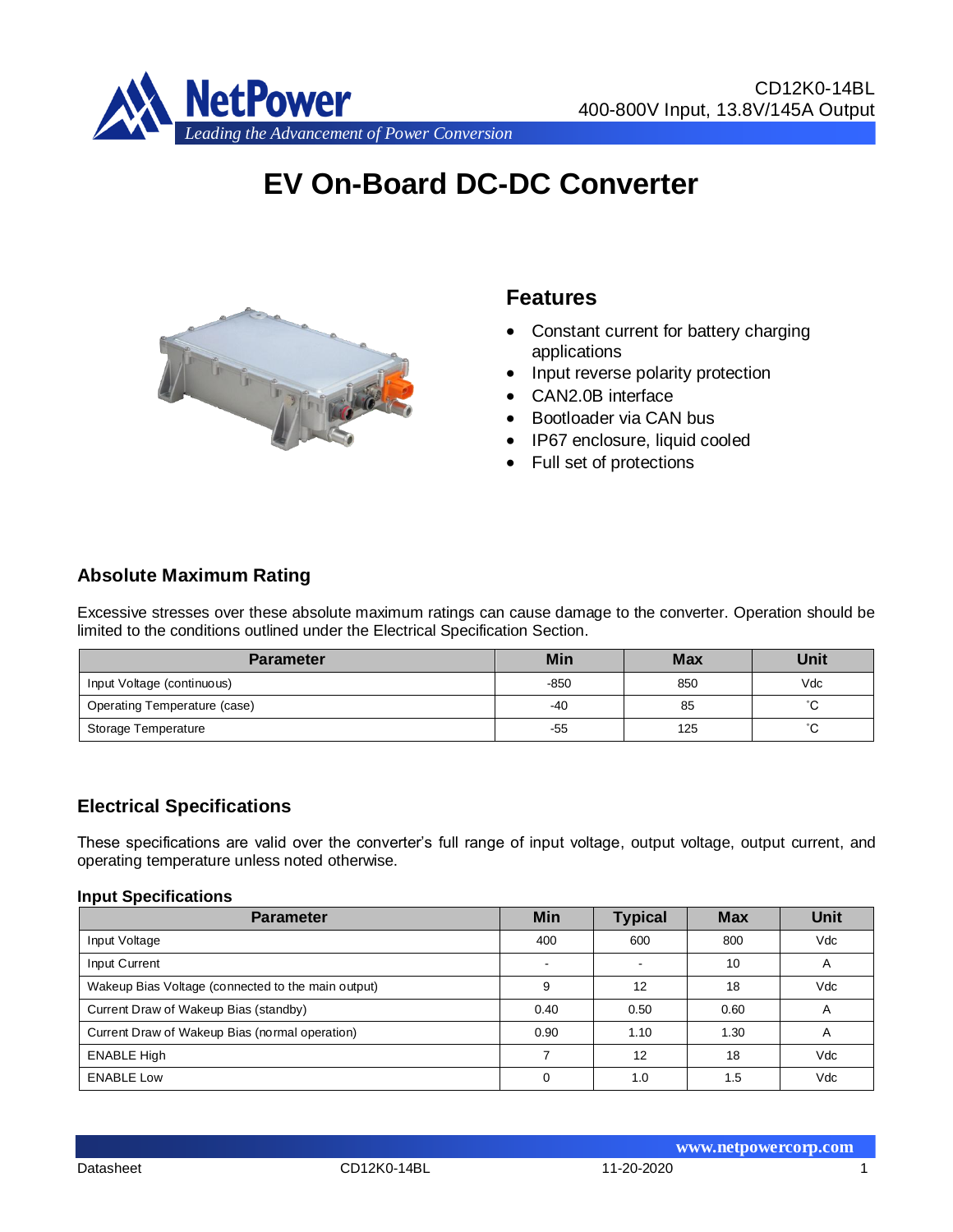

#### **Output Specifications**

| <b>Parameter</b>                                                                                                                                                           | <b>Min</b> | <b>Typical</b>       | <b>Max</b> | <b>Unit</b>     |
|----------------------------------------------------------------------------------------------------------------------------------------------------------------------------|------------|----------------------|------------|-----------------|
| Output Voltage Set Point (software adjustable)                                                                                                                             | 11.0       | 13.8                 | 15.0       | Vdc             |
| Output Current (software adjustable)                                                                                                                                       | 47         |                      | 145        | A               |
| Output Voltage Set Point Accuracy<br>(typical Vin; full load; Ta = 25°C)                                                                                                   | $-2$       |                      | $+2$       | %Vo             |
| Output Voltage Set Point Accuracy (over all conditions)                                                                                                                    | $-2$       |                      | $+2$       | %V <sub>O</sub> |
| Output Ripple and Noise Voltage<br><b>RMS</b><br>Peak-to-Peak (5 Hz to 20 MHz bandwidth, typical Vin)                                                                      |            |                      | 100<br>140 | mVrms<br>mVp-p  |
| Output Power                                                                                                                                                               |            |                      | 2,000      | W               |
| Efficiency<br>Typical Vin; 20% of full load, $Ta = 25^{\circ}C$<br>Typical Vin; 50% of full load, $Ta = 25^{\circ}C$<br>Typical Vin; 100% of full load, $Ta = 25^{\circ}C$ |            | 92.0<br>94.0<br>93.0 |            | $\%$            |
| Output Ripple Frequency                                                                                                                                                    | 210        | 230                  | 250        | <b>kHz</b>      |
| Dynamic Response<br>(typical Vin; Ta = $25^{\circ}$ C; load transient 0.1A/ $\mu$ s)<br>Load step from 10% to 100% of full load:                                           |            |                      |            |                 |
| Peak deviation                                                                                                                                                             |            | 10                   |            | %V <sub>O</sub> |
| Settling time (to 10% band of Vo deviation)<br>Load step from 100% to 10% of full load                                                                                     |            | 2                    |            | ms              |
| Peak deviation                                                                                                                                                             |            | 10                   |            | %V <sub>O</sub> |
| Settling time (to 10% band of Vo deviation)                                                                                                                                |            | $\mathcal{P}$        |            | ms              |
| Turn-on Time (from applying DC input to Vo=90%)                                                                                                                            |            | 1,000                |            | ms              |

# **General Specifications**

| <b>Parameter</b>                     | <b>Min</b>           | <b>Typical</b> | <b>Max</b>  | Unit |
|--------------------------------------|----------------------|----------------|-------------|------|
| Ingress Protection                   |                      |                | <b>IP67</b> |      |
| <b>Isolation Capacitance</b>         |                      | 6.000          |             | рF   |
| Dimensions (not including terminals) | 345.0 x 256.0 x 94.2 |                |             | mm   |
| Weight                               |                      | 6.0            | -           | kg   |
| <b>Operating Humidity</b>            | %RH<br>5<br>95       |                |             |      |
| On/Off DC-DC converter               | CAN command          |                |             |      |

# **Cooling Specifications**

| <b>Parameter</b>       | <b>Description</b>                                     |
|------------------------|--------------------------------------------------------|
| Cooling Style          | Liquid cooled, inlet liquid temperature less than 65°C |
| Coolant Medium/Mixture | 50/50 Ethylene Glycol/Water                            |
| Coolant Flow (typical) | 5L                                                     |
| Pressure Drop          | See Appendix I                                         |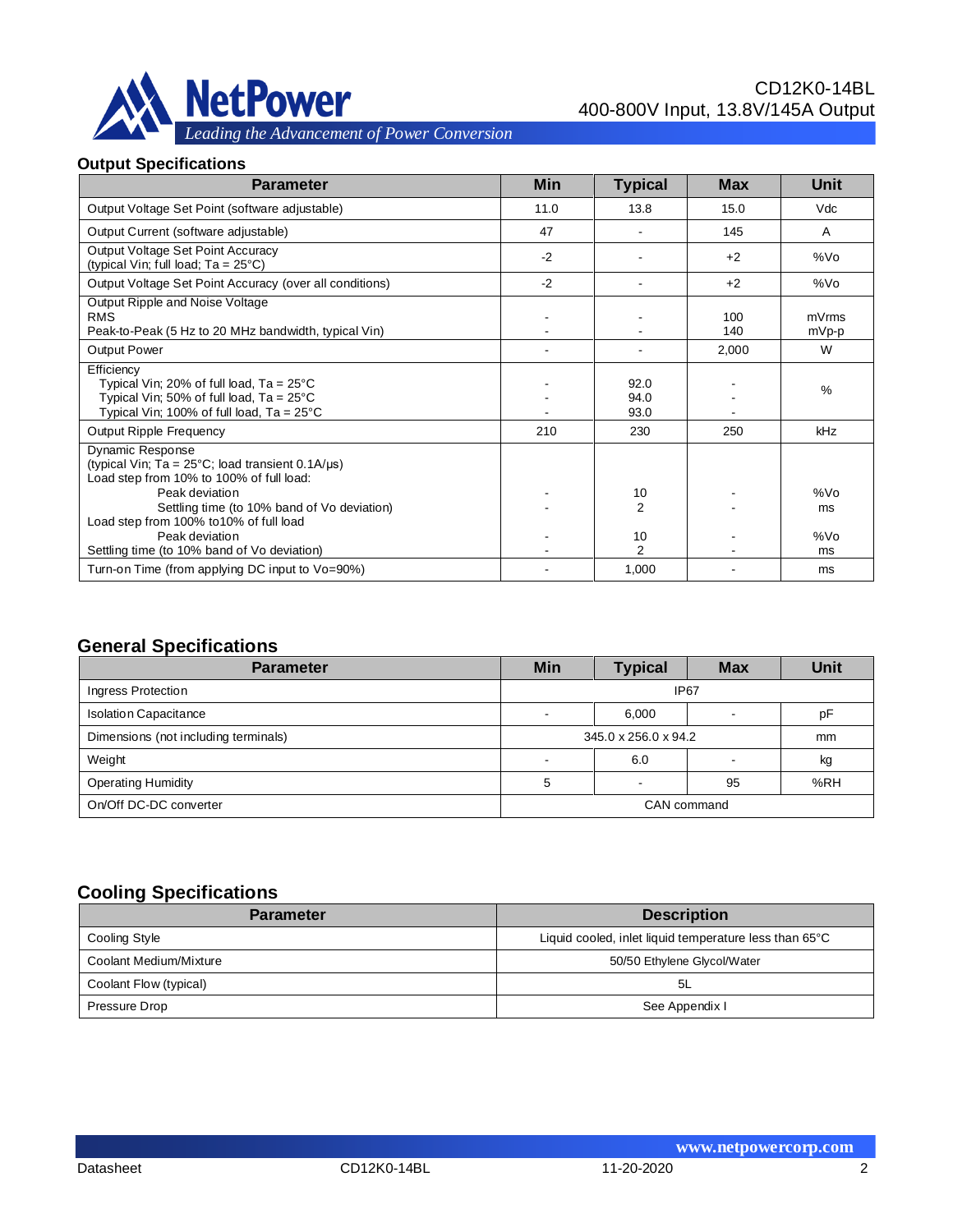

#### **Protection Specifications**

| <b>Parameter</b>                              | <b>Notes</b>          | <b>Min</b> | <b>Typical</b> | <b>Max</b>     | <b>Unit</b> |
|-----------------------------------------------|-----------------------|------------|----------------|----------------|-------------|
| Input Under-voltage Protection                |                       | 375        | 380            | 385            |             |
| Input Under-voltage Recovery                  | Auto-recovery         | 385        | 390            | 395            |             |
| Input Over-voltage Protection                 |                       | 805        | 820            | 835            |             |
| Input Over-voltage Recovery                   | Auto-recovery         | 795        | 810            | 825            | Vdc         |
| Output Over-voltage Protection                |                       |            | 17.5           | $\blacksquare$ |             |
| Output Over-voltage Recovery<br>Auto-recovery |                       |            | 16.5           | $\blacksquare$ |             |
| Output Over-current Protection                | Current limiting mode |            | 145            | $\blacksquare$ | A           |
| Output Short Circuit Protection               | Auto-recovery         |            |                |                |             |
| Over Temperature Protection                   |                       | 100        | 105            | 110            | °C          |
| Over Temperature Recovery<br>Auto-recovery    |                       | 90         | 95             | 100            |             |

## **Safety Specifications**

| <b>Parameter</b>                                        | <b>Notes</b>                                           | Min   | <b>Typical</b> | <b>Max</b>               | Unit |  |
|---------------------------------------------------------|--------------------------------------------------------|-------|----------------|--------------------------|------|--|
| <b>Isolation Voltage</b>                                | Input-Case, 1 minute, <5mA                             | 2.000 |                | $\overline{\phantom{0}}$ | Vac  |  |
| Insulation Resistance                                   | Input-Output, 1000Vdc, 90% RH,<br>nominal air pressure | 200   |                | $\overline{\phantom{a}}$ | MΩ   |  |
|                                                         | Input-Case, 1000Vdc, 90% RH,<br>nominal air pressure   | 200   |                |                          |      |  |
| Note: The negative output terminal is connected to Case |                                                        |       |                |                          |      |  |

*Note: The negative output terminal is connected to Case.*

#### **Communication Specifications**

| <b>Parameter</b>                                                                      | <b>Description</b>                                                           |
|---------------------------------------------------------------------------------------|------------------------------------------------------------------------------|
| Interface                                                                             | Based on CAN2.0B interface at 500Kbps baud rate                              |
| NetPower standard protocol, detailed in CAN matrix: CD1XKX-14B-J1939-V3.0<br>Protocol |                                                                              |
|                                                                                       | Turn on/turn off DC-DC converter                                             |
|                                                                                       | Set output voltage                                                           |
| <b>Functions</b>                                                                      | Set maximum input current limit                                              |
|                                                                                       | Monitor real-time parameters (voltages, currents and temperature) and faults |
|                                                                                       | Bootload software                                                            |

## **Customization Specifications**

| <b>Parameter</b>                                  | <b>Description</b>                                                                                                                                      |
|---------------------------------------------------|---------------------------------------------------------------------------------------------------------------------------------------------------------|
| Output Reverse Polarity Protection                | Detect the polarity of the output terminal connection, if the connection is reversed, the DC-DC<br>converter will be latched off                        |
| Parallel                                          | Multiple DC-DC converters can operate in parallel to provide higher output power                                                                        |
| <b>CAN Communication Baud Rate</b>                | Choice of: 125kbps, 250kbps, 500kbps(default) or 1000kbps                                                                                               |
| <b>UDS Diagnostic and Bootloader</b>              | ISO 14229 Road Vehicles—Unified Diagnostic Services (UDS)<br>ISO 15765 Road Vehicles-Diagnostics on Controller Area Networks(CAN)                       |
| J1939 Communication, Diagnostic<br>and Bootloader | SAE J1939-21 Data Link Layer<br>SAE J1939-71 Vehicle Application Layer<br>SAE J1939-73 Application Layer-Diagnostics<br>SAE J1939-81 Network Management |
| <b>Customized Protocol</b>                        | According to customer requirements                                                                                                                      |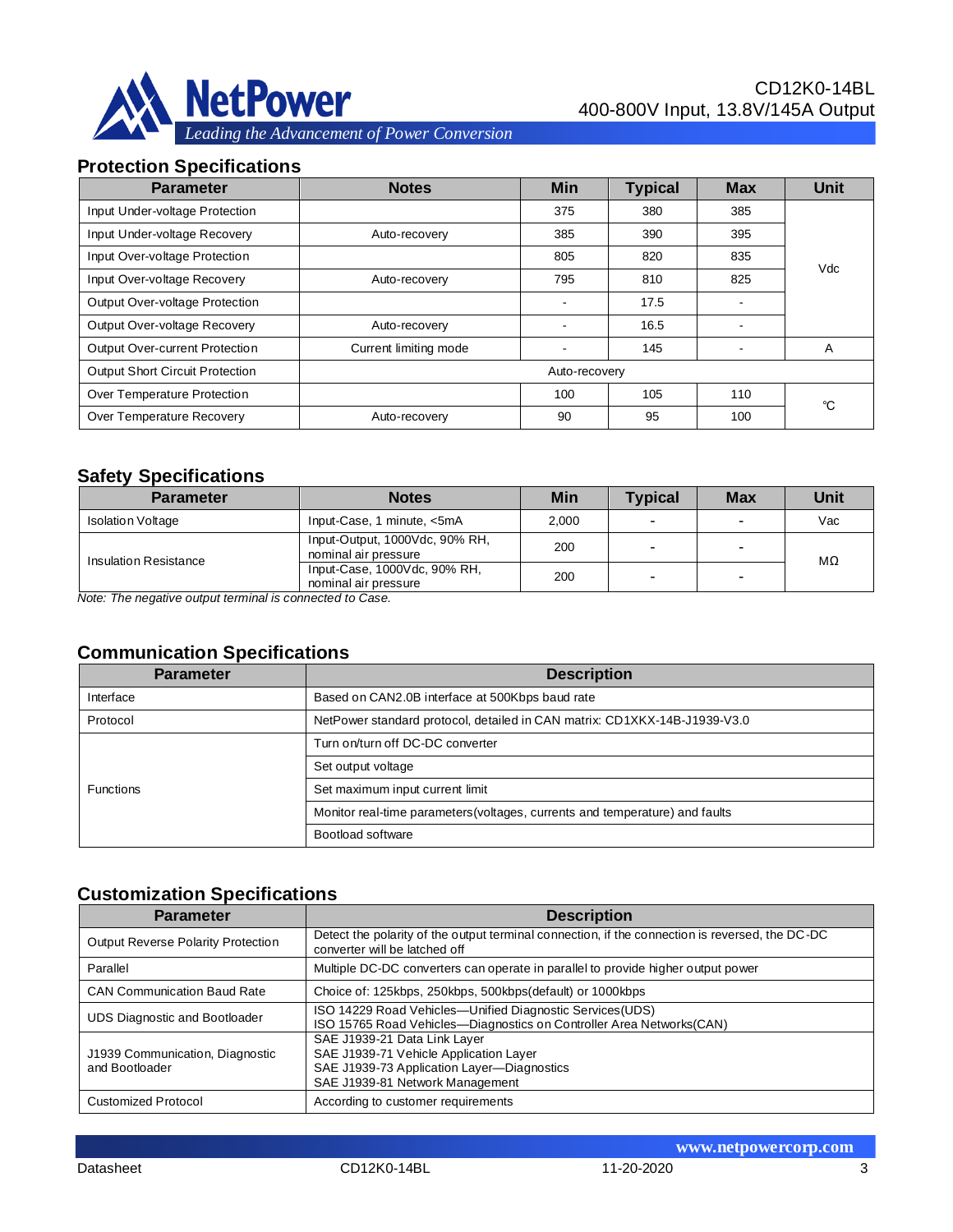

#### **Interface Definitions**

| <b>Connector</b>        | <b>Connector Model</b>                                      |                                                                        |  |
|-------------------------|-------------------------------------------------------------|------------------------------------------------------------------------|--|
|                         | <b>Connector PN</b>                                         | <b>Mating Connector PN</b>                                             |  |
| Input Connector         | 2103124-4; 2-2141600-2; 928999-5                            | 4-2103177-4; 1-968853-3; 1587828-3; 1587829-3;<br>1587826-3; 2103181-3 |  |
|                         | Supplier: TE                                                |                                                                        |  |
|                         | Positive: SLPIRBBPSR0EH (C10-738726-3100)                   | SLPIPB70BSR0EH (C10-738727-3700)                                       |  |
| Output Connector        | Negative: SLPIRBBPSB0EH (C10-738726-2100)                   | SLPIPB70BSB0EH (C10-738727-2700)                                       |  |
|                         | Supplier: Amphenol                                          |                                                                        |  |
| <b>Signal Connector</b> | LPT02SE-12-8P(023)(LC); LPTC-SF-20P-20-1;<br>C10-101949-012 | LPT06SE-12-8S(023)(LC); LPTC-SF-20S-20-1                               |  |
|                         | See "Signal Connector Descriptions"                         |                                                                        |  |

#### **Input Connector Descriptions**

| Pin | <b>Name</b> | <b>Description</b>         | Model: 2103124-4; 2-2141600-2; 928999-5<br><b>Supplier: TE</b> |
|-----|-------------|----------------------------|----------------------------------------------------------------|
|     | Vin-        | Input voltage -            |                                                                |
| 2   | $V$ in+     | Input voltage $+$          | Z                                                              |
| 3   | HVIL+       | High voltage interlock $+$ |                                                                |
| 4   | HVIL-       | High voltage interlock -   | A2<br>>PA66-GF33<                                              |

*Note: "HVIL+" and "HVIL-" are shorted together once the high voltage input cable is properly plugged in.*

## **Signal Connector Descriptions**

| Pin | <b>Name</b>   | <b>Description</b>                         | Model: LPT02SE-12-8P(023)(LC);<br>LPTC-SF-20P-20-1; C10-101949-012<br><b>Supplier: Amphenol</b> |
|-----|---------------|--------------------------------------------|-------------------------------------------------------------------------------------------------|
| A   | <b>ENABLE</b> | Enable DC-DC converter                     |                                                                                                 |
| B   | HVIL+         | High voltage interlock $+$                 |                                                                                                 |
| C   | HVIL-         | High voltage interlock -                   |                                                                                                 |
| D   | $12V +$       | External bias input+,<br>connected to 12V+ |                                                                                                 |
| E   | NC.           | No connection                              |                                                                                                 |
| F   | $12V -$       | External bias input-,<br>connected to 12V- |                                                                                                 |
| G   | CAN H         | CAN high                                   |                                                                                                 |
| н   | CAN_L         | CAN low                                    |                                                                                                 |

*Note: "HVIL+" and "HVIL-" are output signals that are internally connected with "HVIL+" and "HVIL-" in the input connector respectively.*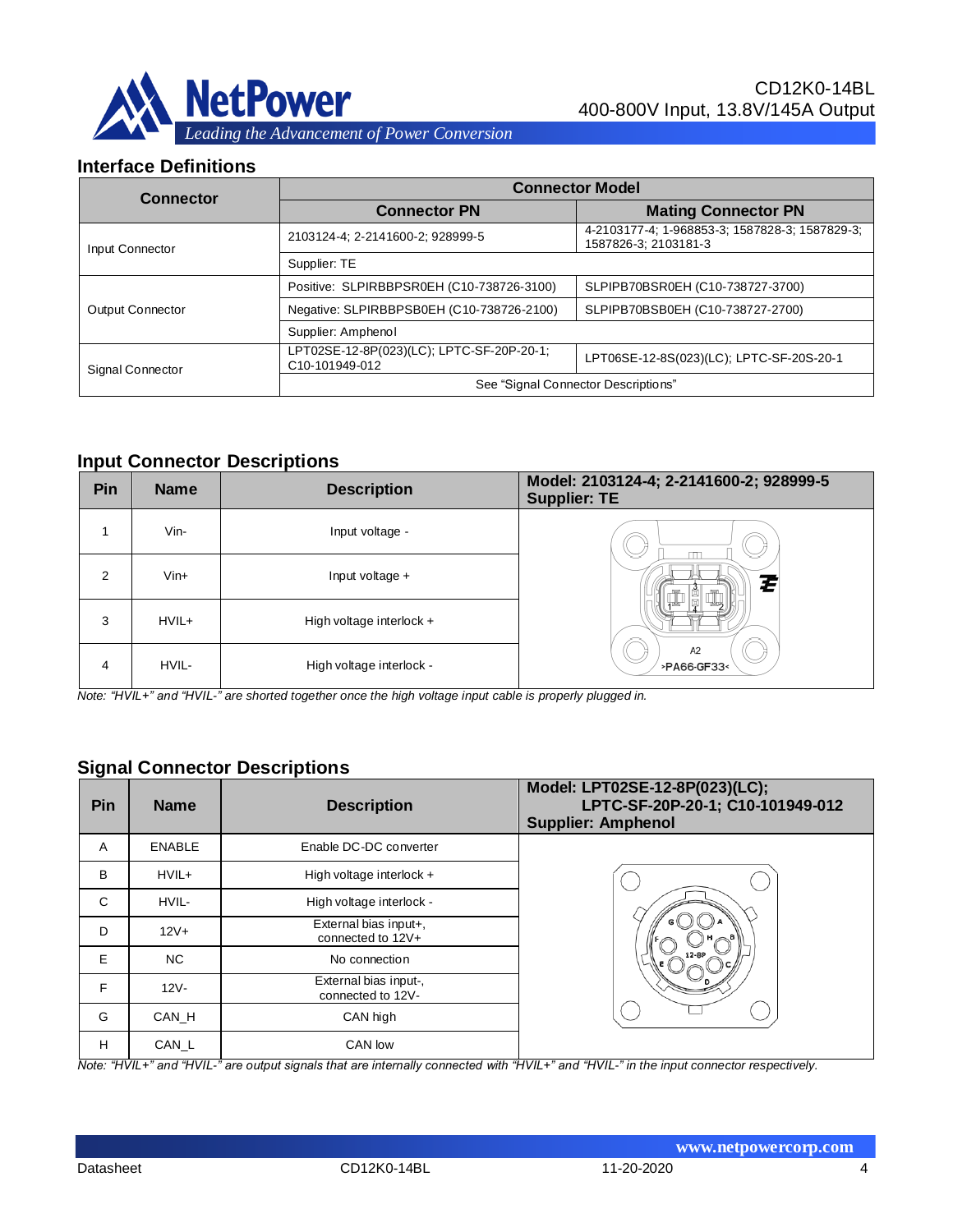

# **Mechanical Drawing**

#### **Unit: mm**